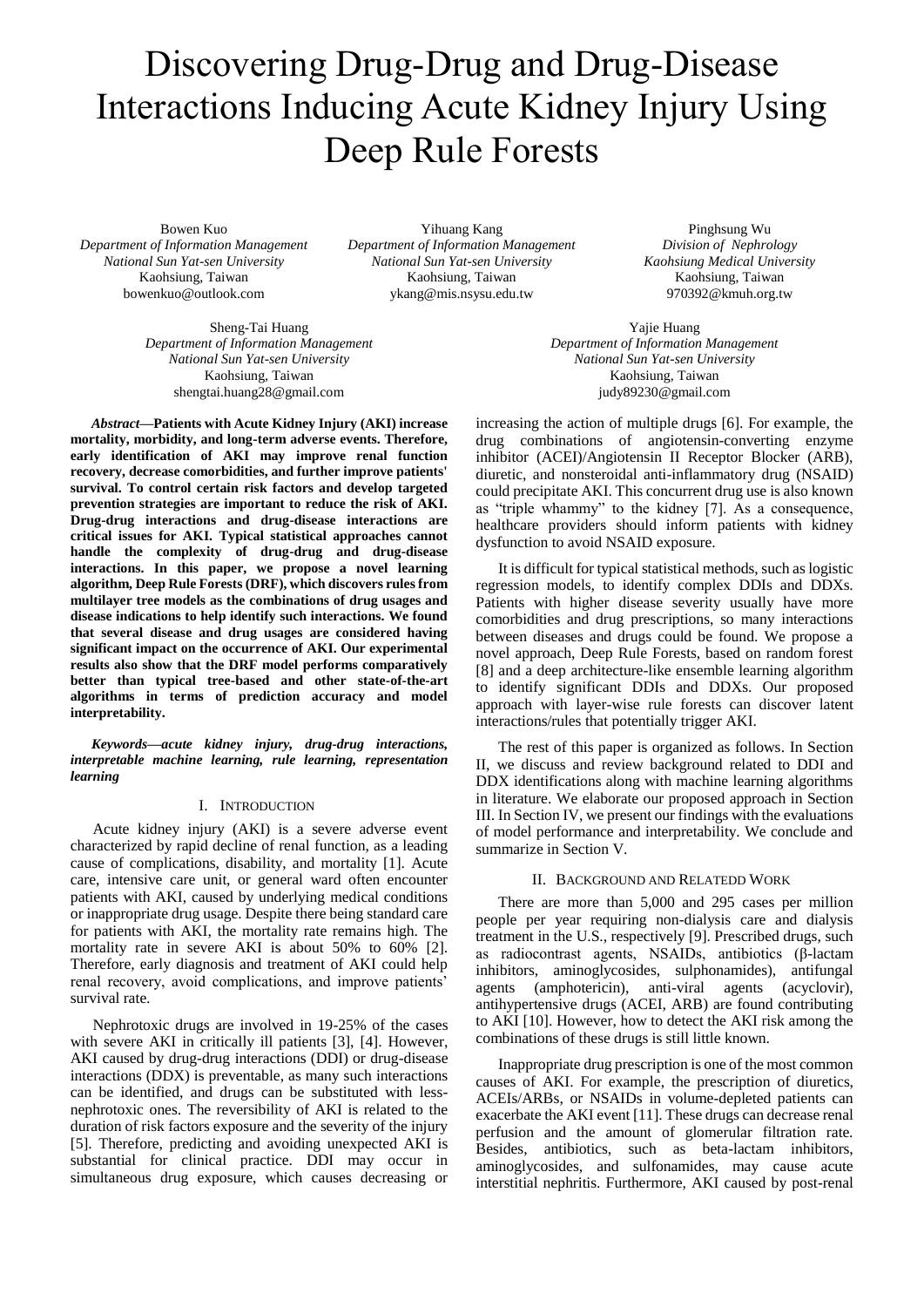obstruction could be found in acyclovir (anti-viral agent) or Sulfonamide (antibiotics) in patients with inadequate fluid status [12].

Beyond the well-known nephrotoxic agents, several common prescription drugs were also found potentially nephrotoxic. For example, Dormuth et al. used a logistic regression model to estimate the increased risk of AKI in high potency statins (lipid-lowering drug) [13]. Besides, Shih et al. found the increased risk of AKI among dipeptidyl peptidase-4 inhibitor (glucose-lowering drug) users compared to nonusers in a conditional logistic regression model with confounders adjustment [14]. Furthermore, McCoy et al. employed univariate comparisons between the preintervention and post-intervention periods with the Pearson Chi-square test for categorical variables and the log-rank test for the time from events to predict response variables. These studies are precise to measure the modification or discontinuation rate per 100 events for medications included in the interruptive alert within 24 hours of increasing creatinine improved [15]. However, these studies did not provide specific information on co-occurrence drug exposure and the risk of AKI.

Drug-drug interactions (DDIs) occur when two or more drugs react with each other, which may cause increasing or decreasing drug reaction, unexpected side effects, and even death of the patients [16]. DDIs are the crucial issues in clinical practice, accounting for 2-6% of all hospital admissions, and estimating about 500 million pounds annual cost by UK National Health Service [17]. The use of interacting medications has increased since 2005, accounting for 15% of senior Americans at the risk increment of DDIs [18]. The more drugs the patients take, the more likely they would interact [19]. Juurlink et al. investigated the association between medication use and hospital admission due to drug toxicity. Most hospitalization of elderly patients occurs after the administration of a drug triggering drug-drug interaction. They concluded that many of these drug interactions could be avoided [20]. Yue et al. used the best-first strategy to search the space of feature subsets, and iteratively expand the subset according to the rule of best Merit value and continue to use lasso regression to select highly correlated features/variables. However, their results show that it can only increase the accuracy of the model prediction. We still do not know which combinations of drug usages might cause DDIs [21].

Besides, Adverse Drug Reaction (ADR) often results either from the prescription of a single drug or a particular class of DDIs [22]. Among them, taking nephrotoxic drugs is one of the high-risk factors for AKI. Nephrotoxic drugs involved in 19-25% of the cases with severe AKI in critically ill patients [3], [4]. Among patients with kidney diseases, polypharmacy is common to cause DDIs, which may cause unexpected adverse effects and even death [21]. Some ADRs are predictable and preventable, including known DDIs and DDXs [23]. For example, drug interaction between calcium channel blocker (blood pressure-lowering drug) and Clarithromycin (antibiotics) was found to increase the risk of AKI [24]. However, it is time-consuming to evaluate the DDIs and DDXs one by one because of the complexity of multiple comorbidities and polypharmacy in patients. Still, it is challenging for typical statistical approaches, such as generalized linear models) to take into account multiple interaction terms within one model. That is, pre-defining suitable interaction terms does help such statistical approaches

get better prediction, but it is almost impossible and timeconsuming for researchers to manually identify them.

Nevertheless, rule learning methods, such as RIPPER [25], rule-based C5.0 [26] and CART [27], may help automatically identify aforementioned interactions in patient prescription and healthcare history data. Such machine learning algorithms have been widely used in different fields, especially when interpretability is a concern. In rule-based learning algorithms, conjunctive clauses (AND-rules) and disjunctive clauses (OR-rules) are often one-level rules [28]. Among these rule learners, rules from tree-based methods are different from typical rule-based learning algorithms [28]. Tree-based methods mainly divide data into smaller subsets by choosing a series of split points known as rules. These rules are in conjunctive normal form (CNF; AND-of-ORs) and split data space into mutually exclusive regions as shown in Fig. 1. In Fig. 1, we can observe that the tree separates iris data [30] into three regions by choosing two split points. In other words, complicated interaction of feature status can be represented as regions, which provide more representational power than original features. This technique is established in the field of representation learning [31], the set of methods that identifies appropriate representations of data so that learning tasks can perform better in terms of accuracy than using the original data. Namely, the goal of representation learning is to automatically identify data transformations that map raw input features into representations that are more suitable for specific machine learning tasks. Therefore, in such cases, manual and cumbersome features extractions are not required [31]. In recent decades, ensemble learning with tree-based algorithms, such as random forest [8] and XGBoost [32], were proposed. These learning algorithms combine multiple trees into a forest with row resampling and column sampling techniques, and therefore they usually have more expressive power to discover signals/patterns in data. They are efficient rule learners, but their rules may conflict or overlap and thus the rules are hard to be directly interpreted by humans.



Fig. 1. The tree structure and the scatter plot of the decision tree applied to iris data [30]

Aside from obtaining diverse/distributed representations to increase expressive power, combining and reusing the existing representations is another way to boost the expressive power of a model. One popular example is the rise of deep neural networks and deep model architecture [33], [34], in which the network weights are used to perform linear and nonlinear transformations and combinations in layer-wise fashions. Bengio et al. [35] argue that representation learning has two advantages: the first is that deep architecture promotes the reuse of features. The concept of reuse explains the power of distributed representation and is the core theory behind deep learning [34]. The second is that deep architecture leads to features that become progressively more abstract in higherlevel representations. Observed empirically, layer-wise stacking of feature extractions sometimes produces better representations [31], [36]. On the other hand, researchers have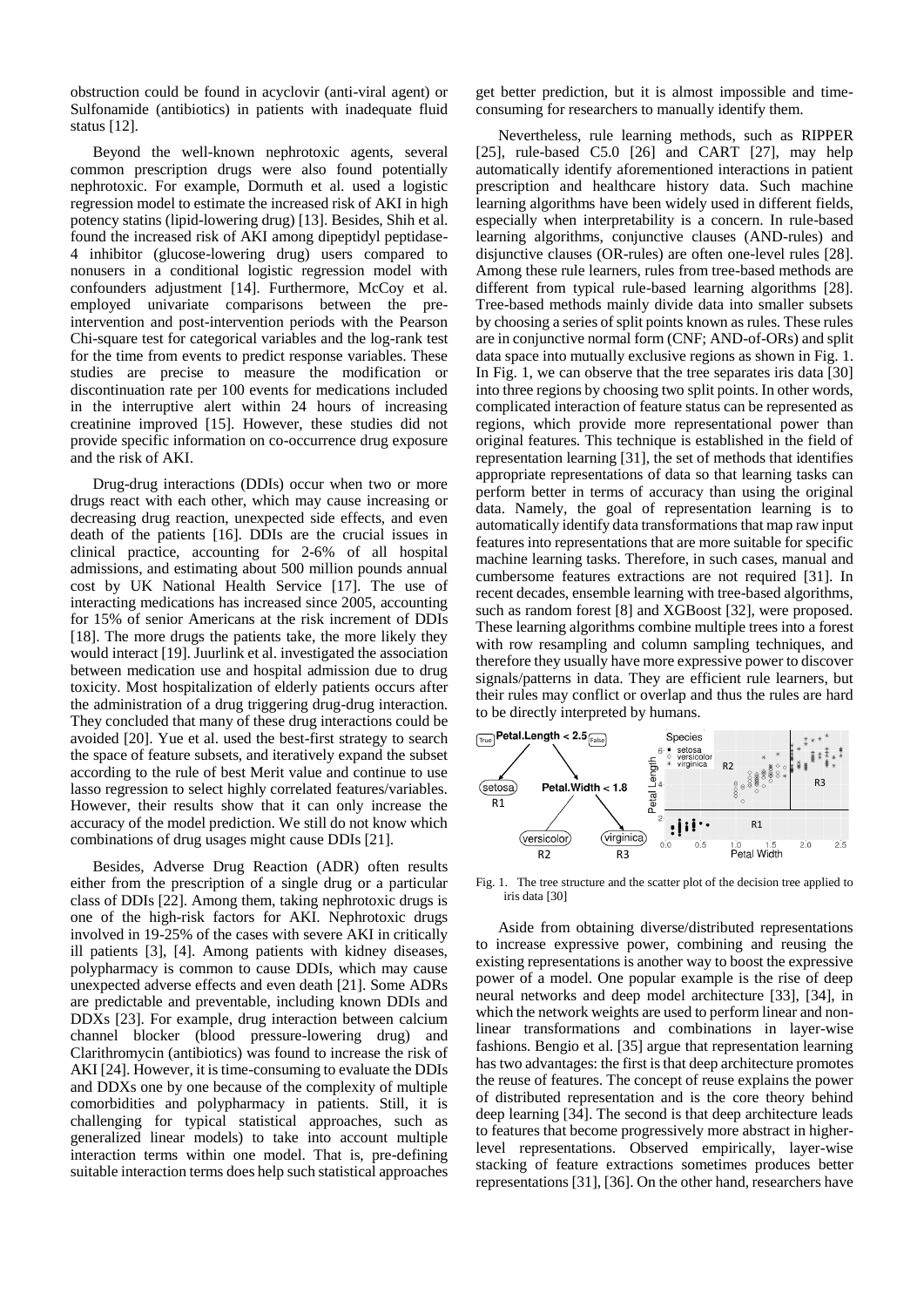proposed tree-based models with deep architectures, too. For example, Forward Thinking: Building Deep Random Forest (FTDRF) [37] and Deep Forest [38], have been proposed to stack multiple random forests into multilayer structures. In both algorithms, random forest in every layer will generate the predicted probability matrix as the new input data for the following layer. The probability matrices can be considered as a series of compressions of input features in the layer-wise fashion. These compressed representations can be further applied to other supervised machine learning methods, e.g. linear model, tree-based model, or multilayer perceptron (MLP) [34]. The aforementioned tree-based representation learning methods may potentially increase the accuracy of model prediction. However, they are still black-box models. The representations in the form of a probability matrix are incomprehensible, as they are simply the predicted probabilities of the target classes. Therefore, in order to provide interpretable and more expressive data representations, we propose our representation learning method that discovers DDIs and DDXs in disjunctive normal form (DNF; OR-of-ANDs) of rules. These discovered sets of rules are able to represent complex DDIs and DDXs. The importance of found DDIs and DDXs can also be further determined by other learning algorithms, such as linear models and tree-based models.

## III. DETECTION OF DDIS/DDXS FOR AKI—USING DEEP RULE FOREST

We propose a novel learning algorithm, Deep Rule Forest (DRF), that helps discover and extract rules from the combinations of disease conditions and drug usages. DRF maps data into rule representations using modified random forests in a layer-wise fashion. In Fig. 2, the table on the left represents the raw data, with each row indicating a doctor visiting record and each column indicating a patient feature (such as information on the patient's medical history and medications). After obtaining decision trees by applying random forest algorithm to the raw data, in the arrows (i), we map the observations of the training set into the containing regions with rules extracted from random forest. The arrow (ii) shows that the collated table of containing regions on the right side is prepared for generating another random forest in the next layer.

The granularity of rules in regions is determined by the number of tree splits. When a tree grows more deeply, it can handle more complex datasets but will also generate more complicated rules. The depth of decision trees controls how much information would be transmitted during rule mapping, which is also considered the model capacity. A fine-grained decision tree can map a dataset into relatively more regions, which raise the model capacity of information transmitting. However, if a decision tree grows too deep, it often tends to overfit the training data [39]. Therefore, the granularity of decision trees is a critical and considered a hyper-parameter of our proposed DRF. Fine-tuning hyper-parameters of the DRF can be considered as lowering validation errors step by step in deep neural networks [40]. Therefore, it depends on the difficulty of learning tasks.

We propose to construct the DRF model with multiple layers based on the notion of deep architecture [35]. The DRF automatically discovers rules from the variable-level features to the region-wise representations. Furthermore, hierarchical representation learning is constituted by the formation of higher-layer features through the compositions of low-layer features. Fig. 3 illustrates how to learn layer-wise distributed region representations of data. In the beginning of the training process, each tree in the 1st layer generates mutually exclusive regions/rules formed in CNF. Followed by the 1st layer, each tree in the successive layers performs splitting by choosing the appropriate set of regions in the selected trees in the previous layer. The procedure of finding appropriate sets of regions can reconstruct multiple CNF rules with OR-operators and reform the rules into DNF. In Fig. 3, take the first split of T2.1 as an example, DRF samples a set of trees from the 1st layer. Tree T1.1 and some branches/regions are selected as they can further minimize the Gini index impurity. This selection process can automatically be done by stacking the random forest models with region/rule-encoded representations of the data. The rules are gradually combined and refined in the successive layers. Such multilayer learning architecture naturally provides the sharing and reuse of components [36]. These hierarchical combining representations based on multilayer decision trees are of more expressive power with nested CNF and DNF [29].



Fig. 2. Training flow of DRF with the AKI dataset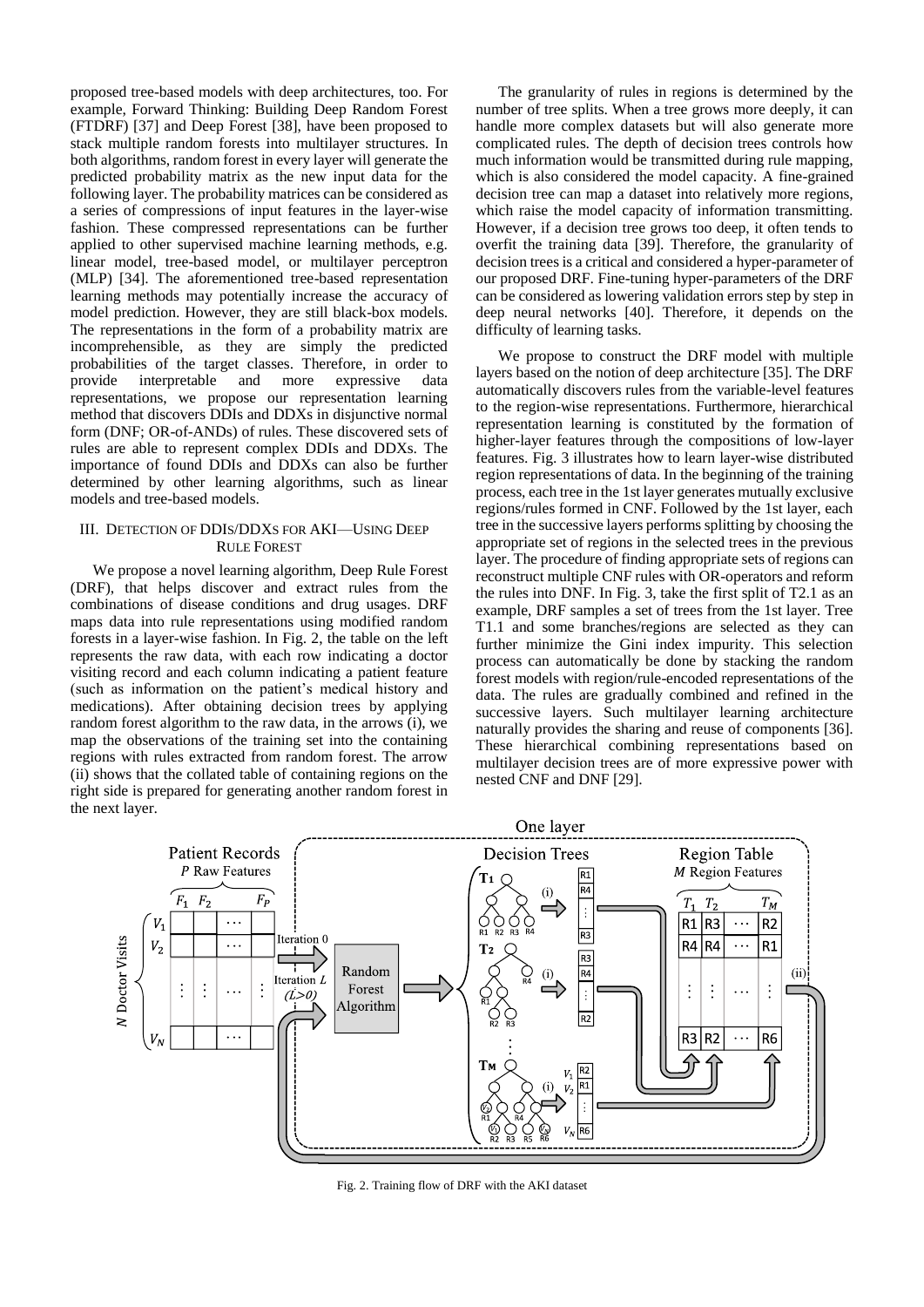As mentioned previously, representations in DRF are in the form of DNF rules eventually. These representations can be used with other machine learning methods, such as decision tree, linear model, and Bayesian network. In Section IV, we demonstrate and explain how to fit a lasso regression model with these region representations and calculate odds ratios for various DDIs and DDXs represented as logic expressions. In short, DRF compresses original input features and then transforms them into region-wise representations layer by layer. This procedure would generate several region tables corresponding to individual layers. Hence, these region tables can be used in further tasks such as fitting a classification model or prediction.

![](_page_3_Figure_1.jpeg)

Fig. 3. Learning region-wise representations layer by layer

#### IV. EXPERIMENTAL RESULTS

## *A. Data Source*

The data used in this study is Longitudinal Health Insurance Databases 2000, randomly sampled one million beneficiaries from original Taiwan's National Health Insurance Research Database (NHIRD) [38]. Subjects with age more than 18 years were enrolled. We excluded participants with regular dialysis (hemodialysis or peritoneal dialysis) before January 1, 2000, and those who died before April 1, 2000. We investigate subjects with at least one disease related to AKI, including diabetes mellitus, hypertension, hyperlipidemia, chronic kidney disease, heart failure, atrial fibrillation, peripheral artery disease, coronary artery disease, cerebrovascular disease (ischemic stroke or hemorrhagic stroke), chronic lung disease (chronic obstructive pulmonary disease or asthma), gout, autoimmune disease, malignancy, dementia, and psoriasis. We included 40 drug groups including histamine-2 blockers, proton pump inhibitors, antiarrhythmic drugs, antidepressants, antiepileptics, antiplatelets, warfarin, antipsychotic agents, benzodiazepines, medications for chronic obstructive pulmonary disease treatment, digoxin, loop diuretics, thiazide, potassium-sparing diuretics (spironolactone), blood glucose-lowering drugs (insulin, acarbose, metformin, sulfonylurea, thiazolidinedione), blood pressure-lowering drugs (ACEI, ARB, beta-blocker, calcium channel blocker), hypnotics, immunosuppressive agents, lipid-lowering drugs (fibrate, statin), osteoporosis drugs, antiparkinsonism drugs, uric lowering drugs, antibiotics (Betalactam, Macrolide, Quinolone, Tetracycline), antifungal

drugs, anti-viral drugs, NSAID (traditional NSAID, cyclooxygenase-2 inhibitors), other pain killers (opioid), and steroid. The identified comorbidities and drug prescriptions were recorded in each clinic visit. Participants were followed up until their deaths, the occurrence of AKI events, or until December 31, 2008, whichever comes first. There are 61,663 patients/observations.

#### *B. Performance Evaluation*

Again, the DRF model is a kind of representation learning method derived from tree-based methods and is constructed in a layer-wise fashion. Here, we compare the rule representations learned from DRF with raw features using single decision tree methods and elastic net [41]. We also consider other state-of-the-art learning algorithms with raw data, including random forest [8], XGBoost [32], and MLP [34].

The complexity of rules is determined by the number of tree nodes. We empirically set up a total of three layers in DRF, whose first and second layers were purposed to obtain more information, and the last was used to filter out excessive information which might include noise in the data. There were 100 trees in each layer. In the first two layers, the diversity of trees in one layer was formatted in the mixed numbers of leaf nodes, which were between 2 to 11. In the last layer, the diversity of trees was limited to grow into 3 leaf nodes per tree.

We used the R programming language [42] along with its packages to conduct experiments. R Package rpart, C50, RWeka built-in JRip, xgboost, ranger, keras, and H2O are used to learn CART, C4.5 (and rule-based C5.0), RIPPER, XGBoost, random forest, MLP, and elastic net models, respectively. The number of trees in the random forest, XGBoost, and each layer of the DRF was empirically set to 100. MLP was formed by two hidden layers with 16 and 8 neurons. In the experiments, due to the target variable is with imbalanced classes, we chose the area under the ROC curve (AUC) as the performance evaluation measure. Table I shows the testing AUC comparison among different learning algorithms.

The result shows that the proposed DRF with different classifiers perform better compared to other black-box models trained with raw data. Both CART and elastic nets trained with DRF's representations perform comparatively better than these two algorithms trained with the raw data. In most cases, models with DRF's data representations have more expressive power than those with raw data. It also suggests that learning DRF with multi-level rule representations with more layers may be able to identify more patterns (i.e. DDIs and DDXs) and thus result in higher accuracy of predictions.

## *C. Rule Learning for Model Interpretability*

Table II shows that the rules (drug-drug and drug-disease interactions) learned from rule-based learning algorithms, including CART, C4.5, rule-based C5.0, and RIPPER. According to the experiment in Section IV, the elastic net trained with DRF in the 2<sup>nd</sup> layer has the highest AUC. Therefore, we compare the top five crucial rules from this model in Table III. On the other hand, DRF is trained layer by layer, and thus the rules can express the medical history and medications into DNF, as shown in Table III. Rules in DNF are able to represent more complicated representations (DDIs/DDXs).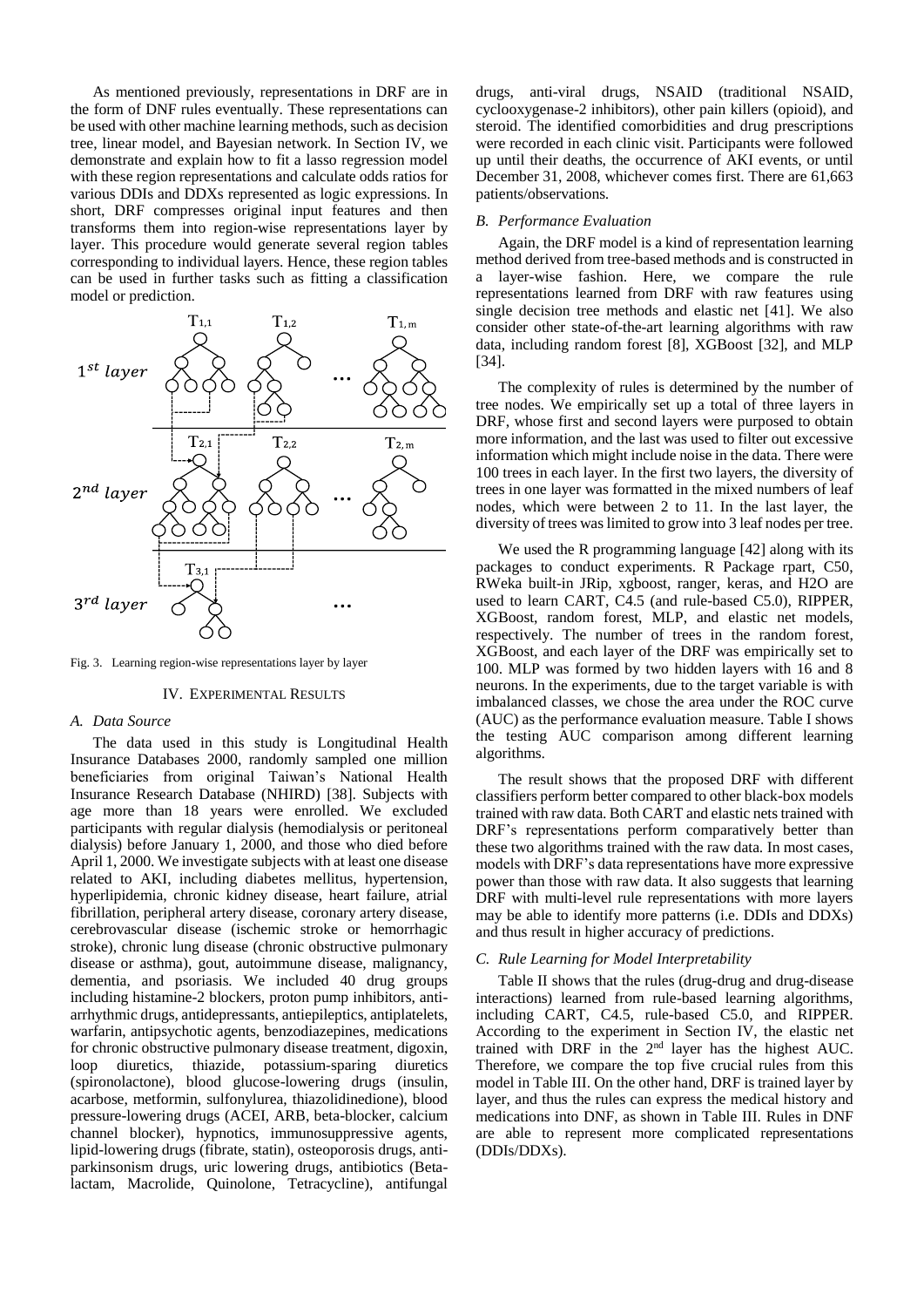TABLE I. AUC COMPARISON AMONG DIFFERENT COMBINATIONS OF DATA REPRESENTATIONS AND ALGORITHMS

|                       | Algorithm                 |                       |                        |                                   |  |
|-----------------------|---------------------------|-----------------------|------------------------|-----------------------------------|--|
| Data                  | <b>CART</b> [43]          | $C4.5$ [26]           | $C5.0$ [26]            | <b>RIPPER</b><br>[44]             |  |
| Raw data              | 0.723                     | 0.760                 | 0.760                  | 0.682                             |  |
|                       | Elastic net<br>[41], [45] | Random<br>forest [46] | <b>XGBoost</b><br>[32] | <b>MLP</b> [47]                   |  |
| Raw data              | 0.755                     | 0.769                 | 0.762                  | 0.782                             |  |
|                       | $DRF + CART$<br>1431      | $DRF + C4.5$ [26]     |                        | $DRF + Elastic$<br>net [41], [45] |  |
| DRF in<br>$1st$ layer | 0.726                     | 0.750                 |                        | 0.779                             |  |
| $2nd$ layer           | 0.718                     | 0.734                 |                        | 0.782                             |  |
| $3rd$ layer           | 0.760                     | 0.757                 |                        | 0.766                             |  |

TABLE II. RULES COMPARISON OF RULE-BASED MODELS

| <b>Algorithm</b>   | Rule                                                                                                                   | # of records<br>(Positive) |
|--------------------|------------------------------------------------------------------------------------------------------------------------|----------------------------|
| <b>CART</b>        | $CCB$ (Calcium channel blockers) $&$<br>DIU (Loop diuretics)                                                           | 6,010(177)                 |
| C4.5               | Age = $60-79$ & H2B (H2 blockers) &<br>HTN (Hypertension) & Economic level<br>in $(2nd, 3rd)$ & COP (COPD medications) | 34(9)                      |
| Rule-based<br>C5.0 | MET & Age = $18-39$                                                                                                    | 6,433(33)                  |
| <b>RIPPER</b>      | DM (Diabetes mellitus)                                                                                                 | 120(117)                   |

TABLE III. RULES COMPARISON OF ELASTIC NET TRAINED FROM DRF IN THE 2ND LAYER

| <b>Importance</b>               | Rule                                                                                                | $#$ of records<br>(Positive) |
|---------------------------------|-----------------------------------------------------------------------------------------------------|------------------------------|
| $1st$ important<br>$(L2.T3=r1)$ | $MET NSA $ (NSA & P CKD)   BZD<br>(BZD & PSD)   ACE  <br>(ACE & DIU)                                | 27,307(377)                  |
| $2nd$ important<br>$(L2.T2=r2)$ | (SUL & P CKD & STA)   SUL <br>$(SUL & P CVAD)$   PAI   STA  <br>  (STA & P CVAD)   (SUL &<br>P CKD) | 87.154<br>(1,891)            |
| $3rd$ important<br>$(L2.T2=r1)$ | P CKD                                                                                               | 572(13)                      |
| $4th$ important<br>$(L2.T1=r2)$ | PAI & P CKD                                                                                         | 41,835<br>(1,444)            |
| $5th$ important<br>$(L2.T1=r1)$ | ACE   MET   PAI                                                                                     | 45,891(460)                  |

## *D. AKI Risk in DDI or DDX*

The experimental result also suggests that each rule can cover a sub-group of patient records, and subjects with these rules are at high risk of AKI. Fig. 4 shows that the top five groups/rules/regions that denote those who may have a high risk of AKI. The numbers below black points are estimates of odds ratios of a logit model. Fig. 4 suggests that, for example, those who have taken MET (Metformin), NSA (NSAIDs), NSA with CKD (chronic kidney disease), BZD (Benzodiazepines), a combination of BZD and PSD (Spironolactone), ACE (ACEI), or combination of ACE (ACEI) and DIU (loop diuretics) are 3.19 times more likely to have AKI than the others. According to the rules from the raw data, we demonstrate traditional NSAIDs as one of the top important factors related to AKI. Reported from systematic review and meta-analysis can confirm our finding of AKI risks in traditional NSAID users [48]. Besides, metformin (MET), which is the most common oral antidiabetic agents for type 2 diabetes treatment, is also associated with AKI episode. Metformin associated lactic acidosis is usually reported in patients with AKI [49]. However, the metformin and AKI

association should be interpreted as a consequence, rather than causality. The concurrent use of ACEI and loop diuretics may potentially increase the risk of AKI, especially in hypovolemic status or additional NSAID exposure [50]. Our finding of increased AKI risk in concomitant use of benzodiazepines and spironolactone is novel. The AKI episode after benzodiazepines used was demonstrated in the case report [51]. Further study to evaluate the risk of AKI in co-current use of benzodiazepines and spironolactone is needed.

Coefficients (95% Confidence Interval)

![](_page_4_Figure_10.jpeg)

Fig. 4. Odds ratio with 95% confidence intervals generated from the elastic net model, which was trained with the 2nd layer of DRF

#### V. CONCLUSION

In this paper, we propose a novel rule-based feature learning technique, Deep Rule Forests, that helps discover DDIs and DDXs that may potentially induce AKI. We found that our proposed approach performs comparatively better than typical rule-based algorithms and the update-to-date black-box algorithms in terms of model interpretability and accuracy of prediction, respectively. This work could help researchers and physicians to identify adverse drug reactions when drugs are used alone or in combinations. Also, we can obtain multiple sets of DDIs and DDXs that may cause AKI as well as exhaustive rules if there are multiple layers in the DRF model.

#### **REFERENCES**

- [1] N. H. Lameire et al., "Acute kidney injury: an increasing global concern," The Lancet, vol. 382, no. 9887, pp. 170–179, Jul. 2013, doi: 10.1016/S0140-6736(13)60647-9.
- [2] C.-C. Kuo et al., "Recent update on acute kidney injury and critical dialysis," Aug. 2009, Accessed: Mar. 31, 2019. [Online]. Available: https://scholars.lib.ntu.edu.tw/handle/123456789/404342.
- [3] R. L. Mehta et al., "Spectrum of acute renal failure in the intensive care unit: The PICARD experience," Kidney Int., vol. 66, no. 4, pp. 1613– 1621, Oct. 2004, doi: 10.1111/j.1523-1755.2004.00927.x.
- [4] S. Uchino et al., "Acute Renal Failure in Critically Ill Patients: A Multinational, Multicenter Study," JAMA, vol. 294, no. 7, pp. 813– 818, Aug. 2005, doi: 10.1001/jama.294.7.813.
- [5] V. A. Luyckx and S. Naicker, "Acute kidney injury associated with the use of traditional medicines," Nat. Rev. Nephrol., vol. 4, no. 12, pp. 664–671, Dec. 2008, doi: 10.1038/ncpneph0970.
- [6] S. M. Bagshaw, C. George, R. Bellomo, and the ANZICS Database Management Committee, "Early acute kidney injury and sepsis: a multicentre evaluation," Crit. Care, vol. 12, no. 2, p. R47, Apr. 2008, doi: 10.1186/cc6863.
- K. K. Loboz and G. M. Shenfield, "Drug combinations and impaired renal function – the 'triple whammy,'" Br. J. Clin. Pharmacol., vol. 59, no. 2, pp. 239–243, 2005, doi: 10.1111/j.0306-5251.2004.2188.x.
- [8] L. Breiman, "Random Forests," Mach. Learn., vol. 45, no. 1, pp. 5–32, Oct. 2001, doi: 10.1023/A:1010933404324.